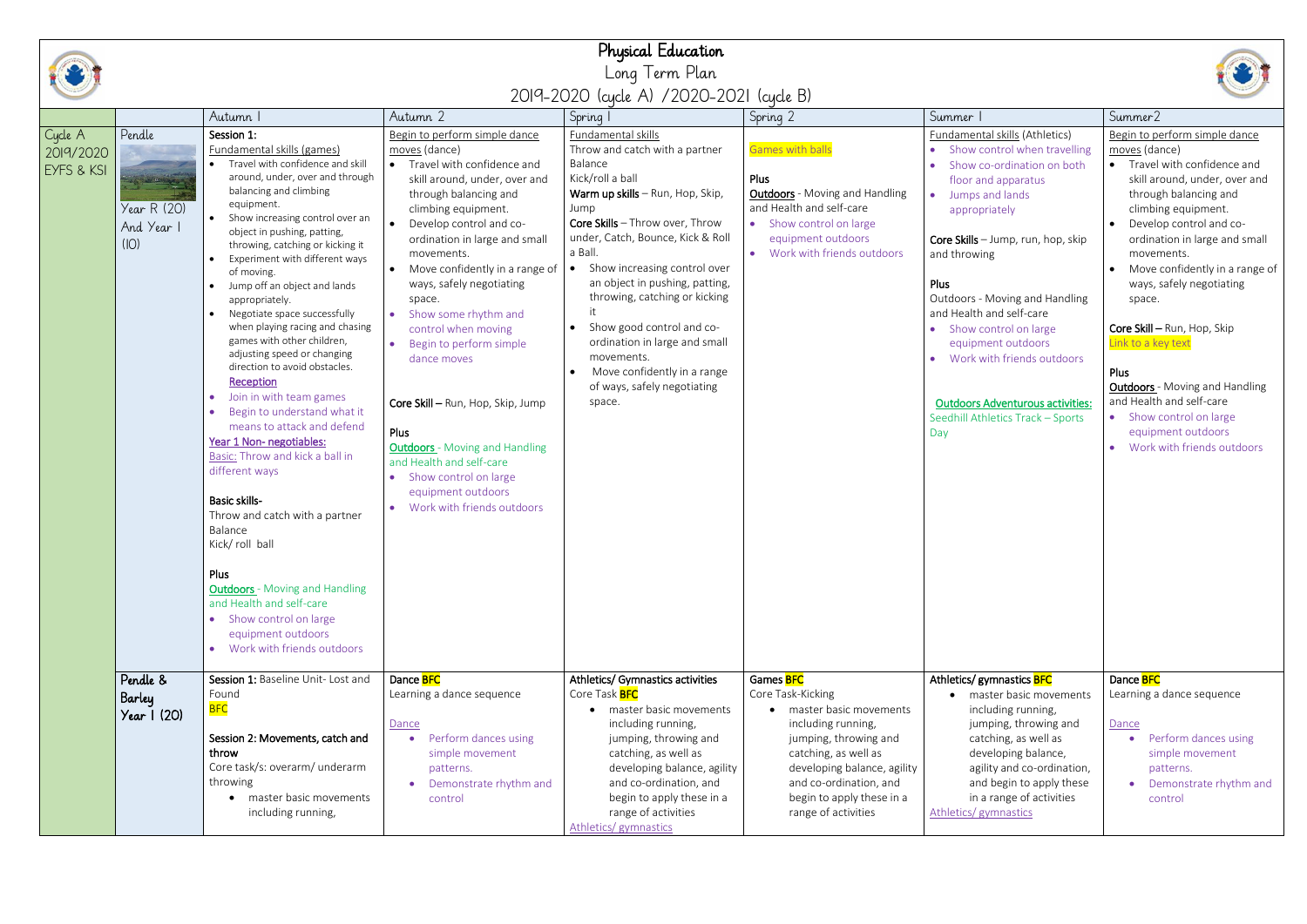| Marsden                  | Session 1: Swimming<br>Session 2: Invasion Games                                                                                                                                                                                                                                                                                                                                                                                                                                                                                                                                                         | Session 1: Swimming<br>Session 2: Dance                                                                                                                                                                                                                                                                                                                                                                                                                                                                                                                                                                                                                                                                                                                                                                                   | Session 1: Swimming<br>Session 2: Gymnastic activities                                                                                                                                                                                                                                                                                                                                           | Session 1: Swimming<br>Session 2: Net/ wall games                                                                                                                                                                                                                                                                                                                                                                                                                                                                                                                | Session 1: Swimming<br>Session 2: Athletics                                                                                                                                                                                                                                                                                                                                                                                                                                                                                                                                                                                                                                                                                                | Session 1: Swimming<br>Session 2: Striking/fielding games                                                                                                                                                                                                                                                                                                                                                               |
|--------------------------|----------------------------------------------------------------------------------------------------------------------------------------------------------------------------------------------------------------------------------------------------------------------------------------------------------------------------------------------------------------------------------------------------------------------------------------------------------------------------------------------------------------------------------------------------------------------------------------------------------|---------------------------------------------------------------------------------------------------------------------------------------------------------------------------------------------------------------------------------------------------------------------------------------------------------------------------------------------------------------------------------------------------------------------------------------------------------------------------------------------------------------------------------------------------------------------------------------------------------------------------------------------------------------------------------------------------------------------------------------------------------------------------------------------------------------------------|--------------------------------------------------------------------------------------------------------------------------------------------------------------------------------------------------------------------------------------------------------------------------------------------------------------------------------------------------------------------------------------------------|------------------------------------------------------------------------------------------------------------------------------------------------------------------------------------------------------------------------------------------------------------------------------------------------------------------------------------------------------------------------------------------------------------------------------------------------------------------------------------------------------------------------------------------------------------------|--------------------------------------------------------------------------------------------------------------------------------------------------------------------------------------------------------------------------------------------------------------------------------------------------------------------------------------------------------------------------------------------------------------------------------------------------------------------------------------------------------------------------------------------------------------------------------------------------------------------------------------------------------------------------------------------------------------------------------------------|-------------------------------------------------------------------------------------------------------------------------------------------------------------------------------------------------------------------------------------------------------------------------------------------------------------------------------------------------------------------------------------------------------------------------|
| Barley<br>Year 2<br>(20) | Session 1: Games- Core task Piggy<br>in the Middle (2)<br>Session 2: Baseline Key skills<br>development<br>(see PE folder on server for 10<br>skills) BFC<br>• master basic movements<br>including running,<br>jumping, throwing and<br>catching, as well as<br>developing balance, agility<br>and co-ordination, and<br>begin to apply these in a<br>range of activities<br>Non-negotiables:<br>Basic: Choose appropriate rolling,<br>kicking and hitting skills within<br>games<br>Team games<br>• Decide on the best<br>position and move<br>accordingly<br>Understand the basic<br>tactics of a game | Session 1: Dance<br>Learning a dance sequence<br>(Blackpool Tower Show)<br>• perform dances using<br>simple movement<br>patterns.<br>Perform dance actions<br>with control and<br>coordination<br>Link two or more actions<br>together<br>Session 2: Games- Net/Wall core<br>task<br>participate in team<br>games, developing simple<br>tactics for attacking and<br>defending<br>master basic movements<br>including running,<br>jumping, throwing and<br>catching, as well as<br>developing balance, agility<br>and co-ordination, and<br>begin to apply these in a<br>range of activities<br>Non-negotiables:<br>Basic: Choose appropriate rolling,<br>kicking and hitting skills within<br>games<br>Team games<br>Decide on the best<br>position and move<br>accordingly<br>Understand the basic<br>tactics of a game | Session 1: Dance<br>Learning a dance sequence<br>perform dances using<br>simple movement<br>patterns.<br>Perform dance actions<br>with control and<br>coordination<br>Link two or more actions<br>together<br>Session 2: athletics (BFC)<br>Balance on different<br>points of the body<br>Travel at different speeds<br>in a variety of ways<br>• Jump with accuracy from<br>a standing position | • Hit a ball with a bat<br>Session 1: Games- Net/Wall core<br>task<br>master basic movements<br>including running,<br>jumping, throwing and<br>catching, as well as<br>developing balance, agility<br>and co-ordination, and<br>begin to apply these in a<br>range of activities<br>participate in team<br>games, developing simple<br>tactics for attacking and<br>defending<br>Session 2: Dance<br>perform dances using<br>simple movement<br>patterns.<br>• Perform dance actions<br>with control and<br>coordination<br>Link two or more actions<br>together | Session 1: Athletics/ gymnastics<br>master basic movements<br>including running,<br>jumping, throwing and<br>catching, as well as<br>developing balance,<br>agility and co-ordination,<br>Balance on different<br>$\bullet$<br>points of the body<br>Travel at different speeds<br>in a variety of ways<br>• Jump with accuracy from<br>a standing position<br>Session 2: Striking and fielding<br>games/core task<br>master basic movements<br>including running,<br>jumping, throwing and<br>catching, as well as<br>developing balance,<br>agility and co-ordination,<br>and begin to apply these<br>in a range of activities<br>participate in team<br>$\bullet$<br>games, developing simple<br>tactics for attacking and<br>defending | Session 1: Athletics/ baseline skills<br>evaluation<br>Session 2: Striking and fielding<br>games/core task<br>• master basic movements<br>including running,<br>jumping, throwing and<br>catching, as well as<br>developing balance, agility<br>and co-ordination, and<br>begin to apply these in a<br>range of activities<br>participate in team<br>games, developing simple<br>tactics for attacking and<br>defending |
|                          | catching, as well as<br>developing balance, agility<br>and co-ordination, and<br>begin to apply these in a<br>range of activities<br>Non-negotiables:<br>Basic: Throw and kick a ball in<br>different ways                                                                                                                                                                                                                                                                                                                                                                                               |                                                                                                                                                                                                                                                                                                                                                                                                                                                                                                                                                                                                                                                                                                                                                                                                                           | • Show control and<br>coordination when<br>travelling and balancing<br>Roll, jump, throw and<br>$\bullet$<br>balance with increasing<br>control<br><b>Basic: Balance</b><br>Session 2GAMES-BFC                                                                                                                                                                                                   | participate in team<br>$\bullet$<br>games, developing simple<br>tactics for attacking<br>and defending<br>Team games<br>• Move or stop to catch or<br>collect a ball<br>Decide where to stand to<br>make it difficult for the<br>opposing team<br><b>Basic</b><br>Throw and kick a ball in<br>different ways                                                                                                                                                                                                                                                     | • Show control and<br>coordination when<br>travelling and balancing<br>Roll, jump, throw and<br>$\bullet$<br>balance with increasing<br>control<br><b>Basic: Balance</b>                                                                                                                                                                                                                                                                                                                                                                                                                                                                                                                                                                   | <b>Outdoors Adventurous activities:</b><br>Follow a simple<br>$\bullet$<br>course using a basic<br>map<br>Willingness to work<br>and communicate as<br>part of a team                                                                                                                                                                                                                                                   |

 $\overline{\phantom{a}}$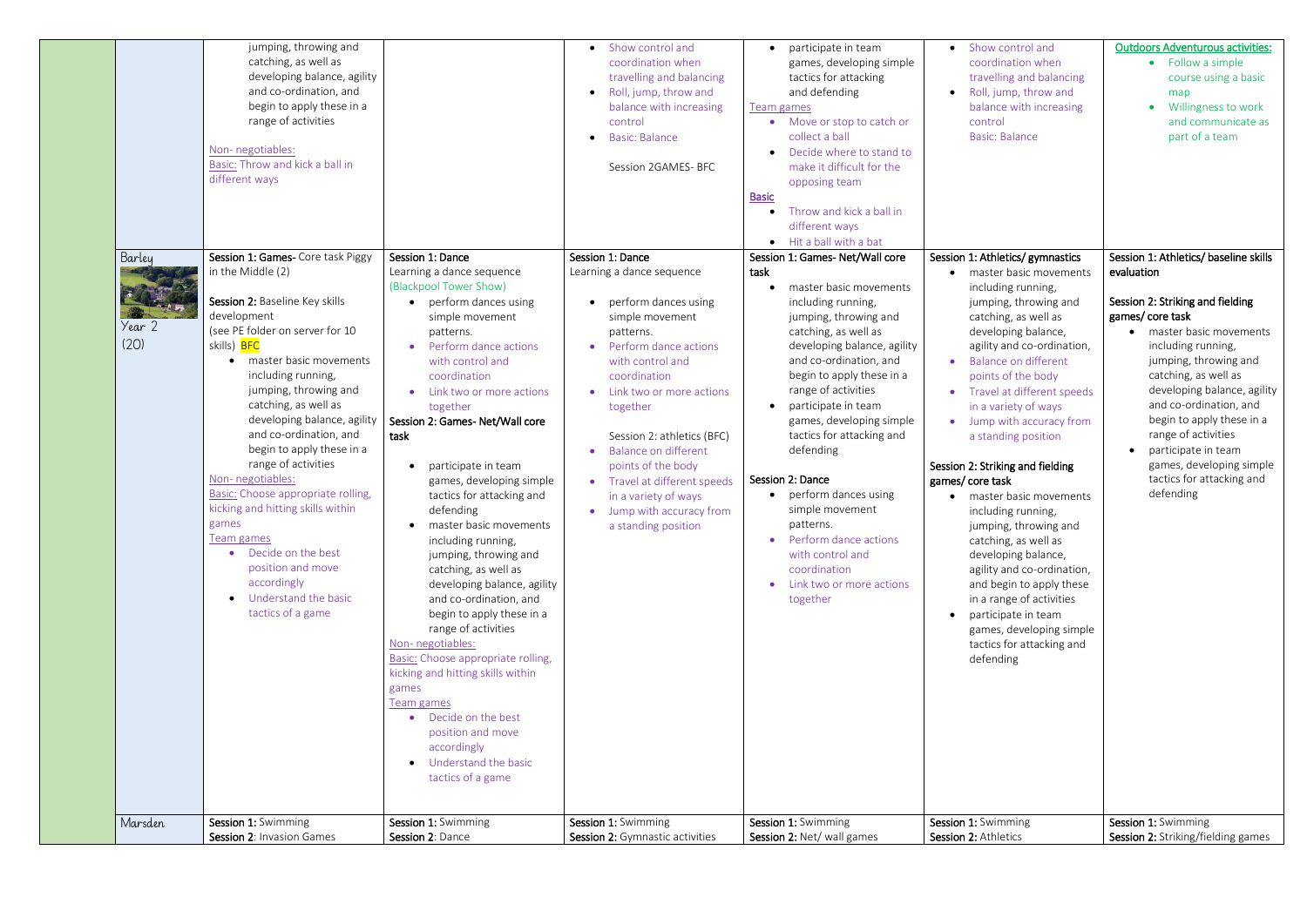|                 | "Three Touch                         | develop flexibility,             | develop flexibility,              | play competitive games,<br>$\bullet$ | develop flex                 |
|-----------------|--------------------------------------|----------------------------------|-----------------------------------|--------------------------------------|------------------------------|
|                 | Ball"                                | strength, technique,             | strength, technique,              | modified where                       | strength, ted                |
|                 | play competitive games,<br>$\bullet$ | control and balance [for         | control and balance [for          | appropriate [for example,            | control and                  |
|                 | modified where                       | example, through                 | example, through                  | badminton, basketball,               | example, thr                 |
| Year 3 Units    | appropriate [for example,            | athletics and gymnastics]        | athletics and gymnastics]         | cricket, football, hockey,           | athletics and                |
|                 | badminton, basketball,               | perform dances using a           | compare their<br>$\bullet$        | netball, rounders and                | compare the                  |
|                 | cricket, football, hockey,           | range of movement                | performances with                 | tennis], and apply basic             | performance                  |
|                 | netball, rounders and                | patterns                         | previous ones and                 | principles suitable for              | previous one                 |
|                 | tennis], and apply basic             |                                  | demonstrate                       | attacking and defending              | demonstrate                  |
|                 | principles suitable for              |                                  | improvement to achieve            |                                      |                              |
|                 | attacking and defending              | (Greek Dancing & Blackpool Tower | their personal best.              |                                      | improvemer                   |
|                 |                                      | Show)                            |                                   | Non-negotiables                      | their person                 |
|                 |                                      |                                  | Non-negotiables                   | <b>Team games</b>                    |                              |
|                 | Non-negotiables                      | Non-negotiables                  | <b>Gymnastics/ Athletics</b>      | Year 3: Develop fielding and         | Non-negotiables              |
|                 | <b>Team games</b>                    | Dance and movement               | Year 3: Control a balance.        | possession skills.                   | <b>Gymnastics/ Athletics</b> |
|                 | Year 3: Develop fielding and         | Year 3: Refine movements to      |                                   |                                      | Year 3: Control a bal        |
|                 | possession skills.                   | create a basic dance sequence to | Combine techniques for a fluid    | Begin to apply tactics and rules in  |                              |
|                 |                                      | match a purpose.                 | sequence.                         | a game.                              | Combine techniques           |
|                 | Begin to apply tactics and rules in  |                                  |                                   |                                      | sequence.                    |
|                 | a game.                              | Movements begin to show          | Show control and accuracy within  | Year 4: Apply and explain rules      |                              |
|                 |                                      | fluidity.                        | throwing and jumping              | and tactics of a variety of games.   | Show control and ac          |
|                 | Year 4: Apply and explain rules      |                                  | movements.                        |                                      | throwing and jumpir          |
|                 | and tactics of a variety of games.   | Year 4: Refine movements to      |                                   | Keep and control the possession      | movements.                   |
|                 |                                      | create a more complex sequence   |                                   | of a ball.                           |                              |
|                 | Keep and control the possession      | to match a purpose.              | Year 4: Use a range of throwing,  |                                      |                              |
|                 | of a ball.                           |                                  | jumping and running speeds with   | Field with control.                  | Year 4: Use a range of       |
|                 |                                      | Movements are clear and fluent.  | control, accuracy and             |                                      | jumping and running          |
|                 | Field with control.                  |                                  | coordination.                     |                                      | control, accuracy and        |
|                 |                                      |                                  |                                   |                                      | coordination.                |
|                 |                                      |                                  | Demonstrate strength and          |                                      |                              |
|                 | <b>Basic skills:</b>                 |                                  | flexibility in movements.         |                                      | Demonstrate strengt          |
|                 | Year 3: Throw and catch a ball       |                                  |                                   |                                      | flexibility in moveme        |
|                 | with control.                        |                                  |                                   |                                      |                              |
|                 | Strike a ball with control.          |                                  |                                   |                                      | Outdoor/adventurou           |
|                 | Year 4: Throw and strike a ball      |                                  |                                   |                                      |                              |
|                 | with control and accuracy.           |                                  |                                   |                                      | Year 3: Works collab         |
|                 |                                      |                                  |                                   |                                      | move from one place          |
|                 |                                      |                                  |                                   |                                      |                              |
|                 |                                      |                                  |                                   |                                      | using a map.                 |
|                 |                                      |                                  |                                   |                                      |                              |
|                 |                                      |                                  |                                   |                                      | Can identify potentia        |
|                 |                                      |                                  |                                   |                                      |                              |
|                 |                                      |                                  |                                   |                                      | Year 4: Works collab         |
|                 |                                      |                                  |                                   |                                      | using a map to solve         |
|                 |                                      |                                  |                                   |                                      | with confidence.             |
|                 |                                      |                                  |                                   |                                      |                              |
|                 |                                      |                                  |                                   |                                      | Identify risks and adv       |
| Towneley        | Session 1: Swimming                  | Session 1: Swimming              | Session 1: Swimming               | Session 1: Swimming                  | Session 1: Swimming          |
|                 | Session 2: Invasion games            | Session 2: Dance                 | Session 2: Athletics/ Gymnastics  | Session 2: Net/wall core task (Year  | Session 2: Athletics (       |
|                 | Core task                            | develop flexibility,             | core task (Year 5 task)           | 5 task) *Badminton                   | develop flex                 |
|                 | Hi 5 Netball                         | strength, technique,             | develop flexibility,<br>$\bullet$ | play competitive games,<br>$\bullet$ | strength, ted                |
| <b>Y5 Units</b> | play competitive games,<br>$\bullet$ | control and balance [for         | strength, technique,              | modified where                       | control and                  |
|                 | modified where                       | example, through                 | control and balance [for          | appropriate [for example,            | example, thr                 |
|                 | appropriate [for example,            | athletics and gymnastics]        | example, through                  | badminton, basketball,               | athletics and                |
|                 | badminton, basketball,               |                                  | athletics and gymnastics]         | cricket, football, hockey,           | compare the                  |
|                 | cricket, football, hockey,           |                                  | Non-negotiables                   | netball, rounders and                | performance                  |

| develop flexibility,<br>strength, technique,<br>control and balance [for<br>example, through<br>athletics and gymnastics]<br>compare their<br>performances with<br>previous ones and<br>demonstrate<br>improvement to achieve<br>their personal best. | use running, jumping,<br>throwing and catching in<br>isolation and in<br>combination<br>play competitive games,<br>modified where<br>appropriate [for example,<br>badminton, basketball,<br>cricket, football, hockey,<br>netball, rounders and<br>tennis], and apply basic<br>principles suitable for |
|-------------------------------------------------------------------------------------------------------------------------------------------------------------------------------------------------------------------------------------------------------|--------------------------------------------------------------------------------------------------------------------------------------------------------------------------------------------------------------------------------------------------------------------------------------------------------|
| Non-negotiables                                                                                                                                                                                                                                       | attacking and defending                                                                                                                                                                                                                                                                                |
| <b>Gymnastics/ Athletics</b>                                                                                                                                                                                                                          | Non-negotiables                                                                                                                                                                                                                                                                                        |
| Year 3: Control a balance.                                                                                                                                                                                                                            | Team games                                                                                                                                                                                                                                                                                             |
|                                                                                                                                                                                                                                                       | Year 3: Develop fielding and                                                                                                                                                                                                                                                                           |
| Combine techniques for a fluid                                                                                                                                                                                                                        | possession skills.                                                                                                                                                                                                                                                                                     |
| sequence.                                                                                                                                                                                                                                             |                                                                                                                                                                                                                                                                                                        |
|                                                                                                                                                                                                                                                       | Begin to apply tactics and rules in                                                                                                                                                                                                                                                                    |
| Show control and accuracy within                                                                                                                                                                                                                      | a game.                                                                                                                                                                                                                                                                                                |
| throwing and jumping                                                                                                                                                                                                                                  |                                                                                                                                                                                                                                                                                                        |
| movements.                                                                                                                                                                                                                                            | Year 4: Apply and explain rules                                                                                                                                                                                                                                                                        |
|                                                                                                                                                                                                                                                       | and tactics of a variety of games.                                                                                                                                                                                                                                                                     |
| Year 4: Use a range of throwing,                                                                                                                                                                                                                      | Keep and control the possession                                                                                                                                                                                                                                                                        |
| jumping and running speeds with                                                                                                                                                                                                                       | of a ball.                                                                                                                                                                                                                                                                                             |
| control, accuracy and                                                                                                                                                                                                                                 |                                                                                                                                                                                                                                                                                                        |
| coordination.                                                                                                                                                                                                                                         | Field with control.                                                                                                                                                                                                                                                                                    |
| Demonstrate strength and<br>flexibility in movements.                                                                                                                                                                                                 |                                                                                                                                                                                                                                                                                                        |
|                                                                                                                                                                                                                                                       |                                                                                                                                                                                                                                                                                                        |
| <u>Outdoor/adventurous activity:</u>                                                                                                                                                                                                                  |                                                                                                                                                                                                                                                                                                        |
| Year 3: Works collaboratively to<br>move from one place to another<br>using a map.                                                                                                                                                                    |                                                                                                                                                                                                                                                                                                        |
| Can identify potential risks.                                                                                                                                                                                                                         |                                                                                                                                                                                                                                                                                                        |
|                                                                                                                                                                                                                                                       |                                                                                                                                                                                                                                                                                                        |
| Year 4: Works collaboratively                                                                                                                                                                                                                         |                                                                                                                                                                                                                                                                                                        |
| using a map to solve problems<br>with confidence.                                                                                                                                                                                                     |                                                                                                                                                                                                                                                                                                        |
|                                                                                                                                                                                                                                                       |                                                                                                                                                                                                                                                                                                        |
| Identify risks and advise others.                                                                                                                                                                                                                     |                                                                                                                                                                                                                                                                                                        |
| Session 1: Swimming                                                                                                                                                                                                                                   | Session 1: Swimming                                                                                                                                                                                                                                                                                    |
| Session 2: Athletics (Year 5 task)                                                                                                                                                                                                                    | Session 2: Striking / fielding                                                                                                                                                                                                                                                                         |
| develop flexibility,                                                                                                                                                                                                                                  | Core task rounders                                                                                                                                                                                                                                                                                     |
| strength, technique,                                                                                                                                                                                                                                  | use running, jumping,                                                                                                                                                                                                                                                                                  |
| control and balance [for                                                                                                                                                                                                                              | throwing and catching in                                                                                                                                                                                                                                                                               |
| example, through                                                                                                                                                                                                                                      | isolation and in                                                                                                                                                                                                                                                                                       |
| athletics and gymnastics]                                                                                                                                                                                                                             | combination                                                                                                                                                                                                                                                                                            |
|                                                                                                                                                                                                                                                       |                                                                                                                                                                                                                                                                                                        |
| compare their                                                                                                                                                                                                                                         | play competitive games,<br>modified where                                                                                                                                                                                                                                                              |
| performances with                                                                                                                                                                                                                                     |                                                                                                                                                                                                                                                                                                        |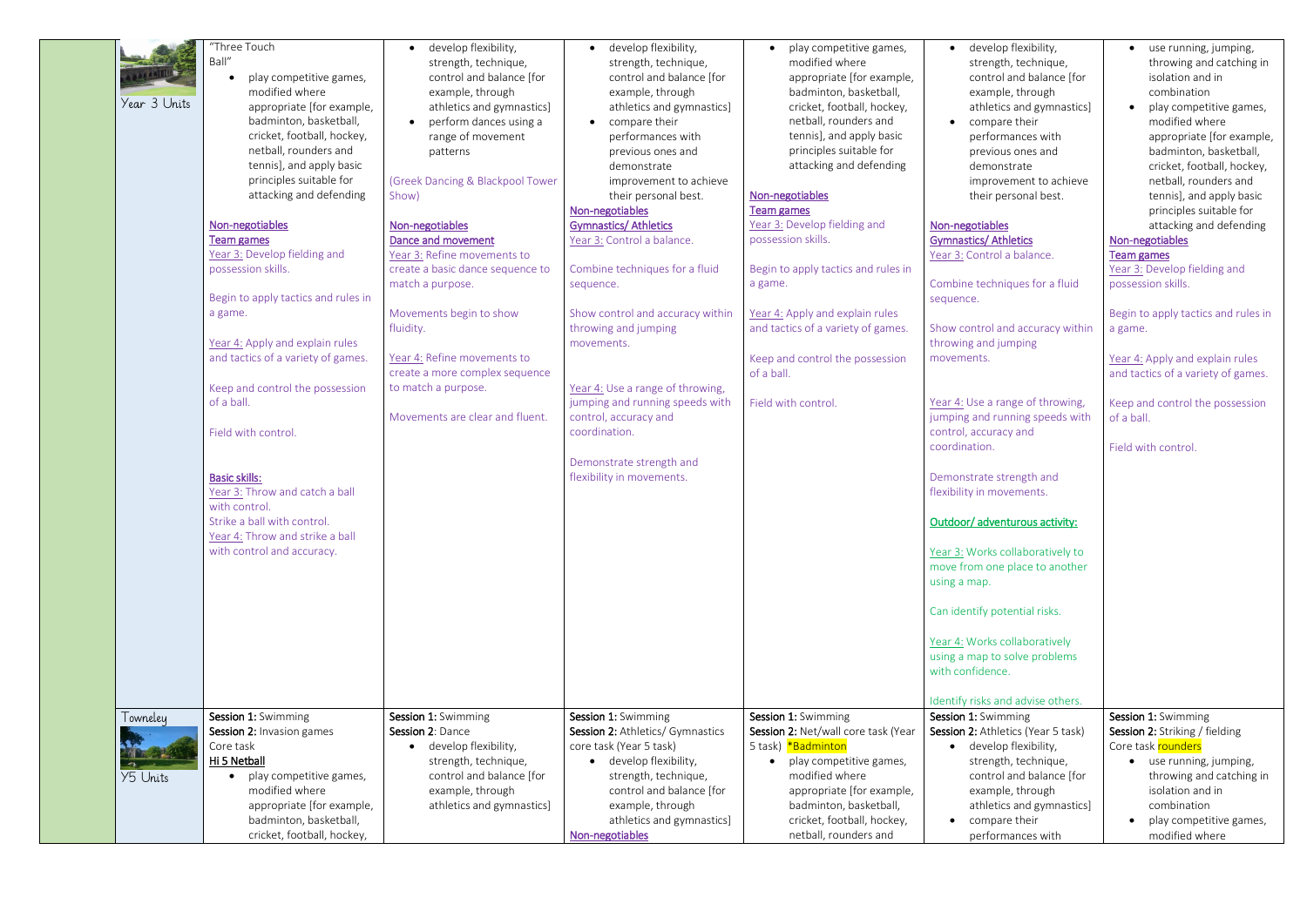|          | netball, rounders and                 | perform dances using a           | Year 4: Gymnastics/ Athletics          | tennis], and apply basic             | previous ones and                 | appropriate [for example,            |
|----------|---------------------------------------|----------------------------------|----------------------------------------|--------------------------------------|-----------------------------------|--------------------------------------|
|          | tennis], and apply basic              | range of movement                |                                        | principles suitable for              | demonstrate                       | badminton, basketball,               |
|          | principles suitable for               | patterns                         | Use a range of throwing, jumping       | attacking and defending              | improvement to achieve            | cricket, football, hockey,           |
|          | attacking and defending               |                                  | and running speeds with control,       | Non-negotiables                      | their personal best.              | netball, rounders and                |
|          |                                       | Non-negotiables                  | accuracy and coordination.             | Team games-Year 4:                   | Non-negotiables                   | tennis], and apply basic             |
|          | Non-negotiables                       | Dance and movement               |                                        | Apply and explain rules and tactics  | Year 4: Gymnastics/ Athletics     | principles suitable for              |
|          | Team games-Year 4:                    |                                  | Demonstrate strength and               | of a variety of games.               |                                   | attacking and defending              |
|          | Apply and explain rules and tactics   | Year 4: Refine movements to      | flexibility in movements.              |                                      | Use a range of throwing, jumping  | Non-negotiables                      |
|          | of a variety of games.                | create a more complex sequence   |                                        | Keep and control the possession      | and running speeds with control,  | Team games-Year 4:                   |
|          |                                       | to match a purpose.              |                                        | of a ball.                           | accuracy and coordination.        | Apply and explain rules and tactics  |
|          | Keep and control the possession       |                                  | Year 5: Control a take-off and         |                                      |                                   | of a variety of games.               |
|          | of a ball.                            | Movements are clear and fluent.  | landing.                               | Field with control.                  | Demonstrate strength and          |                                      |
|          |                                       |                                  | Combine a range of running,            |                                      | flexibility in movements.         | Keep and control the possession      |
|          | Field with control.                   | Year 5: When composing it is     | jumping and throwing techniques.       |                                      |                                   | of a ball.                           |
|          |                                       | imaginative, creative and        |                                        | Year 5: Explain rules and tactics in | Year 5: Control a take-off and    |                                      |
|          |                                       | expressive.                      | Create a fluid sequence applying       | detail.                              | landing.                          | Field with control.                  |
|          | Year 5: Explain rules and tactics in  |                                  | learnt skills.                         |                                      | Combine a range of running,       |                                      |
|          | detail.                               | Movements show control.          |                                        | To work in a team or alone to gain   | jumping and throwing techniques.  |                                      |
|          |                                       |                                  |                                        | possession of a ball.                |                                   | Year 5: Explain rules and tactics in |
|          | To work in a team or alone to gain    |                                  |                                        |                                      |                                   | detail.                              |
|          | possession of a ball.                 |                                  |                                        |                                      | Create a fluid sequence applying  |                                      |
|          |                                       |                                  |                                        |                                      | learnt skills.                    | To work in a team or alone to gain   |
|          | <b>Basic skills:</b>                  |                                  |                                        |                                      |                                   | possession of a ball.                |
|          | Year 3: Throw and catch a ball        |                                  |                                        |                                      | Outdoor/ adventurous activity:    |                                      |
|          | with control.                         |                                  |                                        |                                      |                                   |                                      |
|          | Strike a ball with control.           |                                  |                                        |                                      | Year 4: Works collaboratively     |                                      |
|          | Year 4: Throw and strike a ball       |                                  |                                        |                                      | using a map to solve problems     |                                      |
|          | with control and accuracy.            |                                  |                                        |                                      | with confidence.                  |                                      |
|          |                                       |                                  |                                        |                                      |                                   |                                      |
|          |                                       |                                  |                                        |                                      | Identify risks and advise others. |                                      |
|          |                                       |                                  |                                        |                                      |                                   |                                      |
|          |                                       |                                  |                                        |                                      | Year 5: Orientate self to solve   |                                      |
|          |                                       |                                  |                                        |                                      | problems, locating particular     |                                      |
|          |                                       |                                  |                                        |                                      | places.                           |                                      |
|          |                                       |                                  |                                        |                                      | Adapt actions to changing         |                                      |
|          |                                       |                                  |                                        |                                      | situations.                       |                                      |
| Wycoller | Session 1: Outdoor and                | Session 1: Invasion games- Core  | Session 1 and 2                        | Session 1: Net/wall core task        | Session 1: Athletics Core Task    | Session 1: Striking/fielding Core    |
|          | adventurous/ Enrichment Unit          | task Calling the Shots/ football | <b>Gymnastics/ Athletics Core Task</b> | (badminton)                          |                                   | <b>Task Cricket</b>                  |
|          | Session 2: Invasion games- Core       | Session 2: Dance                 | • develop flexibility,                 |                                      | Session 2: Athletics Core Task    | Session 2: Striking/ fielding Core   |
|          | task Tag Rugby                        | play competitive games,          | strength, technique,                   | Session 2: Net/wall core task        | • develop flexibility,            | Task Cricket                         |
|          | take part in outdoor and<br>$\bullet$ | modified where                   | control and balance [for               | Basketball                           | strength, technique,              | • use running, jumping,              |
|          | adventurous activity                  | appropriate [for example,        | example, through                       |                                      | control and balance [for          | throwing and catching in             |
|          | challenges both                       | badminton, basketball,           | athletics and gymnastics]              | play competitive games,              | example, through                  | isolation and in                     |
|          | individually and within a             | cricket, football, hockey,       |                                        | modified where                       | athletics and gymnastics]         | combination                          |
|          | team                                  | netball, rounders and            | Non-negotiables:                       | appropriate [for example,            | compare their                     | play competitive games,              |
|          | play competitive games,               | tennis], and apply basic         |                                        | badminton, basketball,               | performances with                 | modified where                       |
|          | modified where                        | principles suitable for          | <b>Gymnastics/ Athletics</b>           | cricket, football, hockey,           | previous ones and                 |                                      |
|          |                                       | attacking and defending          |                                        | netball, rounders and                | demonstrate                       | appropriate [for example,            |
|          | appropriate [for example,             |                                  | Show accuracy, control, speed,         |                                      |                                   | badminton, basketball,               |
|          | badminton, basketball,                | • develop flexibility,           | strength and stamina consistently      | tennis], and apply basic             | improvement to achieve            | cricket, football, hockey,           |
|          | cricket, football, hockey,            | strength, technique,             | within a range of movements.           | principles suitable for              | their personal best.              | netball, rounders and                |
|          | netball, rounders and                 | control and balance [for         |                                        | attacking and defending              |                                   | tennis], and apply basic             |
|          | tennis], and apply basic              | example, through                 | Develop and adapt techniques to        |                                      | Non-negotiables:                  | principles suitable for              |
|          |                                       | athletics and gymnastics]        | improve performance.                   |                                      |                                   | attacking and defending              |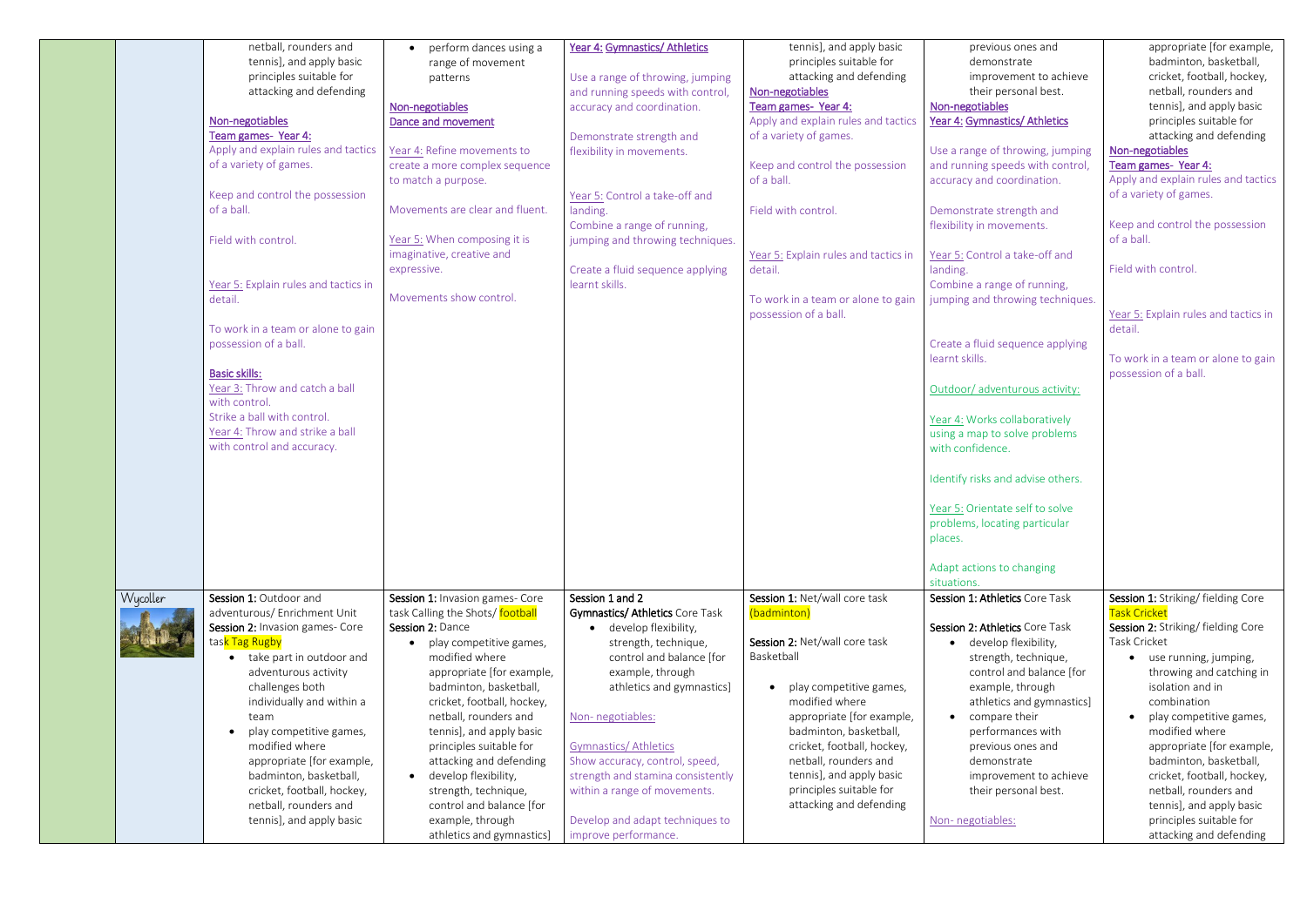|                      |        | principles suitable for<br>attacking and defending<br>Outdoor/ adventurous activity:<br>Confidently orientate self and<br>others to solve a problem in a<br>more unfamiliar environment.<br>Develop skills to solve problems in<br>intellectual and physical<br>challenges.<br>Non-negotiables:<br>Team games:<br>Gain possession confidently and<br>apply attacking and defending<br>skills.<br>Apply understanding of rules and<br>tactics e.g. officiating                                                                                                  | perform dances using<br>simple movement<br>patterns.<br>Non-negotiables:<br>Team games:<br>Gain possession confidently and<br>apply attacking and defending<br>skills<br>Apply understanding of rules and<br>tactics e.g. officiating<br>Dance:<br>Perform dances using advanced<br>techniques with a range of dance<br>styles and forms.                                                                                                                                                                                                                               |                                                                                                                                                                                                                                                                                                                                                                                                                                                                                                                                                                                                     | Non-negotiables:<br>Team games:<br>Gain possession confidently and<br>apply attacking and defending<br>skills.<br>Apply understanding of rules and<br>tactics e.g. officiating<br><b>Basic skills (swimming):</b><br>Use a variety of strokes<br>confidently and demonstrate to<br>others.                                                                                                                                                                                                                                                                                                                                                                           | <b>Gymnastics/ Athletics</b><br>Show accuracy, control, speed,<br>strength and stamina consistently<br>within a range of movements.<br>Develop and adapt techniques to<br>improve performance.                                                                                                                                                                                                                                                                                                                                                                                                                                                                                                                                                                  | Non-negotiables:<br>Team games:<br>Gain possession confidently and<br>apply attacking and defending<br>skills.<br>Apply understanding of rules and<br>tactics e.g. officiating                                                                                                                                                                                                                                                                                                                      |
|----------------------|--------|----------------------------------------------------------------------------------------------------------------------------------------------------------------------------------------------------------------------------------------------------------------------------------------------------------------------------------------------------------------------------------------------------------------------------------------------------------------------------------------------------------------------------------------------------------------|-------------------------------------------------------------------------------------------------------------------------------------------------------------------------------------------------------------------------------------------------------------------------------------------------------------------------------------------------------------------------------------------------------------------------------------------------------------------------------------------------------------------------------------------------------------------------|-----------------------------------------------------------------------------------------------------------------------------------------------------------------------------------------------------------------------------------------------------------------------------------------------------------------------------------------------------------------------------------------------------------------------------------------------------------------------------------------------------------------------------------------------------------------------------------------------------|----------------------------------------------------------------------------------------------------------------------------------------------------------------------------------------------------------------------------------------------------------------------------------------------------------------------------------------------------------------------------------------------------------------------------------------------------------------------------------------------------------------------------------------------------------------------------------------------------------------------------------------------------------------------|-----------------------------------------------------------------------------------------------------------------------------------------------------------------------------------------------------------------------------------------------------------------------------------------------------------------------------------------------------------------------------------------------------------------------------------------------------------------------------------------------------------------------------------------------------------------------------------------------------------------------------------------------------------------------------------------------------------------------------------------------------------------|-----------------------------------------------------------------------------------------------------------------------------------------------------------------------------------------------------------------------------------------------------------------------------------------------------------------------------------------------------------------------------------------------------------------------------------------------------------------------------------------------------|
| Cycle B<br>2020/2021 | Pendle | Session 1:<br>Baseline Unit- Lost and Found<br>Session 2:<br>Core task: rolling equipment<br>Non-negotiables:<br><u>Year 1</u><br>Basic:<br>Hit a ball with a bat.<br>Throw and kick a ball in different<br>ways.<br>Athletics:<br>Roll, jump, throw and balance<br>with some control.<br>master basic movements<br>including running,<br>jumping, throwing and<br>catching, as well as<br>developing balance, agility<br>and co-ordination, and<br>begin to apply these in a<br>range of activities<br>Reception:<br>Warm up skills - Run, Hop, Skip,<br>Jump | Session 1:Dance<br>Copying simple movement<br>patterns/ Learning a dance<br>sequence<br><b>Reception dance</b><br>• Show some rhythm and<br>control when moving<br>Begin to perform simple<br>dance moves<br>Travel with confidence and<br>skill around, under, over and<br>through balancing and<br>climbing equipment.<br>Develop control and co-<br>ordination in large and small<br>movements.<br>Move confidently in a range of<br>ways, safely negotiating<br>space.<br>Core Skills - Run, Hop, Skip, Jump<br>Year 1 Dance<br>Perform some simple dance<br>moves. | Session 1:Dance<br>Copying simple movement<br>patterns/Learning a dance<br>sequence<br><b>Reception dance</b><br>• Show some rhythm and<br>control when moving<br>Begin to perform simple<br>$\bullet$<br>dance moves<br>Travel with confidence and<br>skill around, under, over and<br>through balancing and<br>climbing equipment.<br>Develop control and co-<br>ordination in large and small<br>movements.<br>Move confidently in a range of<br>ways, safely negotiating<br>space.<br>Core Skills - Run, Hop, Skip, Jump<br>Year 1 Dance<br>• Perform dances using simple<br>movement patterns. | Session 1:<br>Core Task-Kicking (games)<br><b>Reception games</b><br><b>Basic</b><br>Throw and catch with a<br>partner<br>• Balance<br>• Kick / role a ball<br>Games<br>Join in with team games<br>Begin to understand what<br>it means to defend /<br>attack in a game.<br>Warm up skills - Run, Hop, Skip,<br>Jump<br>Core Skills - Throw over, Throw<br>under, Catch, Bounce, Kick & Roll<br>a Ball.<br>• Show increasing control over<br>an object in pushing, patting,<br>throwing, catching or kicking<br>• Show good control and co-<br>ordination in large and small<br>movements.<br>• Move confidently in a range of<br>ways, safely negotiating<br>space. | Session I: Athletics<br><b>Reception Gymnastics/athletics</b><br>Show control when travelling<br>Show coordination on both<br>floor and apparatus<br>• Jumps and lands<br>appropriately<br>Travel with confidence and skill<br>around, under, over and through<br>balancing and climbing<br>equipment.<br>Show increasing control over an<br>object in pushing, patting,<br>throwing, catching or kicking it<br>Experiment with different ways<br>of moving.<br>Jump off an object and lands<br>appropriately.<br>Year 1 Athletics/ gymnastics<br>• Show control and<br>coordination when<br>travelling and balancing<br>• Roll, jump, throw and<br>balance with increasing<br>control<br><b>Basic: Balance</b><br>master basic movements<br>including running, | Session I: Core task-<br>Overarm throwing<br>Session 2: Core task Underarm<br>throwing / or see JP PE Key<br>Sports unit plan<br>Sport: Dodgeball<br>• master basic movements<br>including running,<br>jumping, throwing and<br>catching, as well as<br>developing balance,<br>agility and co-<br>ordination, and begin to<br>apply these in a range<br>of activities<br><b>Reception games</b><br><b>Basic</b><br>Throw and catch with a<br>partner<br>Balance<br>Games<br>Join in with team games |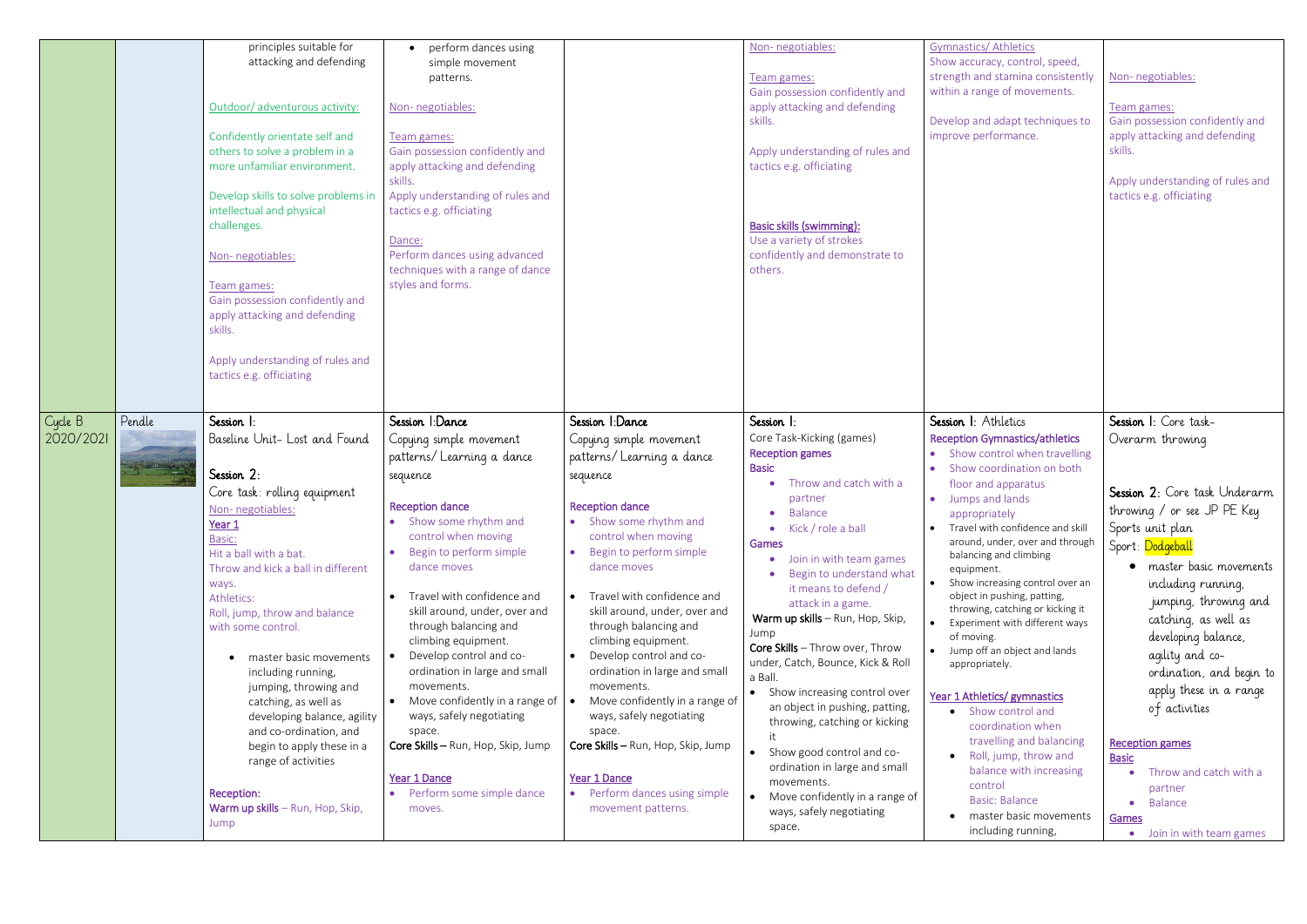| <b>Core Skills</b> - Throw over, Throw<br>under, Catch, Bounce, Kick & Roll<br>a Ball.<br>Show increasing control over<br>$\bullet$<br>an object in pushing, patting,<br>throwing, catching or kicking<br>Show good control and co-<br>ordination in large and small<br>movements.<br>Move confidently in a range of<br>ways, safely negotiating<br>space. | Demonstrate rhythm and<br>$\bullet$<br>control<br>perform dances using<br>$\bullet$<br>simple movement patterns.<br>Session 2: Cymnastics activities<br>Core Task<br><b>Reception Gymnastics/athletics</b><br>• Show control when travelling<br>Show coordination on both<br>floor and apparatus<br>Jumps and lands<br>appropriately<br>Travel with confidence and skill<br>around, under, over and through<br>balancing and climbing<br>equipment.<br>Show increasing control over an<br>object in pushing, patting,<br>throwing, catching or kicking it<br>Experiment with different ways<br>of moving.<br>Jump off an object and lands<br>appropriately.<br>Year 1 Athletics/ gymnastics<br>Show control and<br>coordination when<br>travelling and balancing<br>Roll, jump, throw and<br>balance with increasing<br>control<br><b>Basic: Balance</b><br>master basic movements<br>including running,<br>jumping, throwing and<br>catching, as well as<br>developing balance, agility<br>and co-ordination, and<br>begin to apply these in a<br>range of activities | Demonstrate rhythm and<br>$\bullet$<br>control<br>perform dances using<br>$\bullet$<br>simple movement patterns.<br>Session 2: Gymnastics activities<br>Core Task<br><b>Reception Gymnastics/athletics</b><br>• Show control when travelling<br>Show coordination on both<br>floor and apparatus<br>Jumps and lands<br>appropriately<br>Travel with confidence and skill<br>around, under, over and through<br>balancing and climbing<br>equipment.<br>Show increasing control over an<br>object in pushing, patting,<br>throwing, catching or kicking it<br>Experiment with different ways<br>of moving.<br>Jump off an object and lands<br>appropriately.<br>Year 1 Athletics/ gymnastics<br>Show control and<br>coordination when<br>travelling and balancing<br>Roll, jump, throw and<br>balance with increasing<br>control<br><b>Basic: Balance</b><br>master basic movements<br>including running,<br>jumping, throwing and<br>catching, as well as<br>developing balance, agility<br>and co-ordination, and<br>begin to apply these in a<br>range of activities | Year 1 Team games<br>Move or stop to catch or<br>collect a ball<br>Decide where to stand to<br>make it difficult for the<br>opposing team<br><b>Basic</b><br>Throw and kick a ball in<br>different ways<br>Hit a ball with a bat<br>master basic movements<br>including running,<br>jumping, throwing and<br>catching, as well as<br>developing balance, agility<br>and co-ordination, and<br>begin to apply these in a<br>range of activities<br>participate in team<br>games, developing simple<br>tactics for attacking<br>and defending<br>Session 2: Core task-<br>Catching/bouncing<br><b>Reception games</b><br><b>Basic</b><br>Throw and catch with a<br>partner<br>Balance<br>Games<br>Join in with team games<br>Begin to understand what<br>it means to defend /<br>attack in a game.<br>Show increasing control over an<br>$\bullet$<br>object in pushing, patting,<br>throwing, catching or kicking it<br>Experiment with different ways<br>$\bullet$<br>of moving.<br>Negotiate space successfully<br>$\bullet$<br>when playing racing and chasing<br>games with other children,<br>adjusting speed or changing<br>direction to avoid obstacles. | jum<br>catc<br>deve<br>agilit<br>and<br>in a<br>Session 2: Ba<br>Assessment<br>server for 10<br>Year 1<br>mas <sup>-</sup><br>inclu<br>jump<br>catc<br>deve<br>agilit<br>and<br>in a<br><b>Reception Co</b><br>hop, skip and<br>Plus<br><b>Outdoors Ad</b><br>Seedhill Athl<br>Day<br>Reception<br>Outdoors - N<br>and Health a<br>Show co<br>equipme<br>• Work wi<br>Year 1<br><b>Outdoors A</b> |
|------------------------------------------------------------------------------------------------------------------------------------------------------------------------------------------------------------------------------------------------------------------------------------------------------------------------------------------------------------|------------------------------------------------------------------------------------------------------------------------------------------------------------------------------------------------------------------------------------------------------------------------------------------------------------------------------------------------------------------------------------------------------------------------------------------------------------------------------------------------------------------------------------------------------------------------------------------------------------------------------------------------------------------------------------------------------------------------------------------------------------------------------------------------------------------------------------------------------------------------------------------------------------------------------------------------------------------------------------------------------------------------------------------------------------------------|------------------------------------------------------------------------------------------------------------------------------------------------------------------------------------------------------------------------------------------------------------------------------------------------------------------------------------------------------------------------------------------------------------------------------------------------------------------------------------------------------------------------------------------------------------------------------------------------------------------------------------------------------------------------------------------------------------------------------------------------------------------------------------------------------------------------------------------------------------------------------------------------------------------------------------------------------------------------------------------------------------------------------------------------------------------------|----------------------------------------------------------------------------------------------------------------------------------------------------------------------------------------------------------------------------------------------------------------------------------------------------------------------------------------------------------------------------------------------------------------------------------------------------------------------------------------------------------------------------------------------------------------------------------------------------------------------------------------------------------------------------------------------------------------------------------------------------------------------------------------------------------------------------------------------------------------------------------------------------------------------------------------------------------------------------------------------------------------------------------------------------------------------------------------------------------------------------------------------------------------|---------------------------------------------------------------------------------------------------------------------------------------------------------------------------------------------------------------------------------------------------------------------------------------------------------------------------------------------------------------------------------------------------|
|                                                                                                                                                                                                                                                                                                                                                            |                                                                                                                                                                                                                                                                                                                                                                                                                                                                                                                                                                                                                                                                                                                                                                                                                                                                                                                                                                                                                                                                        |                                                                                                                                                                                                                                                                                                                                                                                                                                                                                                                                                                                                                                                                                                                                                                                                                                                                                                                                                                                                                                                                        | Year 1 Team games<br>Move or stop to catch or<br>collect a ball<br>Decide where to stand to<br>make it difficult for the<br>opposing team<br><b>Basic</b>                                                                                                                                                                                                                                                                                                                                                                                                                                                                                                                                                                                                                                                                                                                                                                                                                                                                                                                                                                                                      |                                                                                                                                                                                                                                                                                                                                                                                                   |

ping, throwing and ching, as well as eloping balance, ty and co-ordination, I begin to apply these range of activities

aseline Skills (see PE folder on skills)

ter basic movements ding running, ping, throwing and ching, as well as eloping balance, ty and co-ordination, I begin to apply these range of activities ore Skills – Jump, run, d throwing

## dventurous activities:

letics Track – Sports

Moving and Handling and self-care ontrol on large ent outdoors ith friends outdoors

### dventurous activities:

- Begin to understand what it means to defend / attack in a game.
- Show increasing control over an object in pushing, patting, throwing, catching or kicking it
- Experiment with different ways of moving.
- Negotiate space successfully when playing racing and chasing games with other children, adjusting speed or changing direction to avoid obstacles.

#### Year 1 Team games

- Move or stop to catch or collect a ball
- Decide where to stand to make it difficult for the opposing team

- Throw and kick a ball in different ways
- master basic movements including running, jumping, throwing and catching, as well as developing balance, agility and co-ordination, and begin to apply these in a range of activities
- participate in team games, developing simple tactics for attacking

- Follow a simple course using a basic map
- Willingness to work
- and communicate as
- part of a team

#### Basic

and defending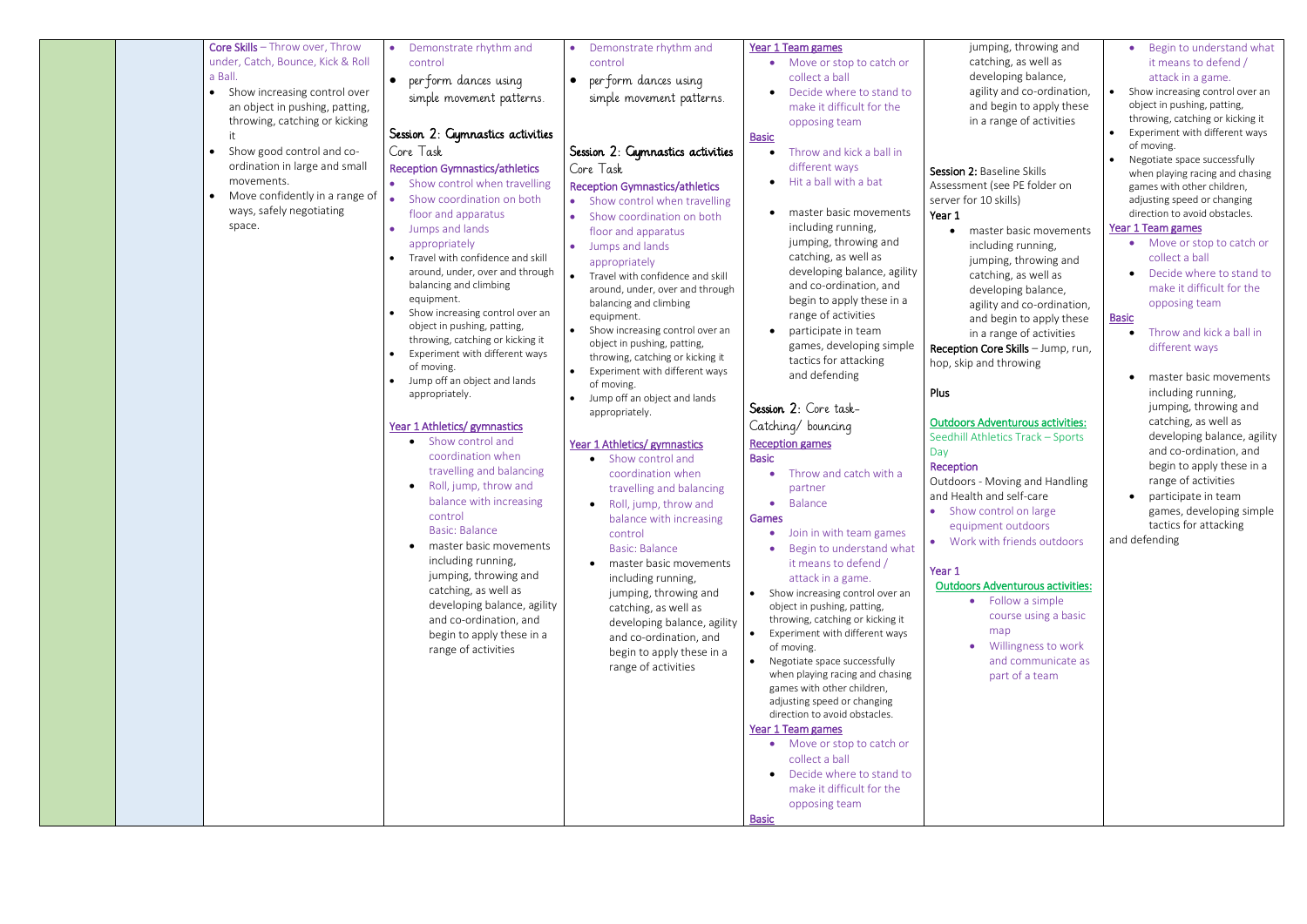|        |                                                                                                                                                                                                                                                                                                                                                                                                                                                                                                                                                                                                                                                                                                                                              |                                                                                                                                                                                                                                                                                                                                                                                                                                                                                                                                                                                                                                                                                   |                                                                                                                                                                                                                                                                                                                                                                                                                                                                                                                                                                                                                                                                                                                                           | Throw and kick a ball in<br>different ways<br>master basic movements<br>including running,<br>jumping, throwing and<br>catching, as well as<br>developing balance, agility<br>and co-ordination, and<br>begin to apply these in a<br>range of activities<br>participate in team<br>games, developing simple<br>tactics for attacking<br>and defending                                                                                                                                                                                                                                                |                                                                                                                                                                                                                                                                                                                                                                                                                                                                                                                                                                                                                                                                                                                                                    |                                                                                                                                                                                                                                                                                                                                                                                                                                                                                                                                                                                                                                                                                                                                           |
|--------|----------------------------------------------------------------------------------------------------------------------------------------------------------------------------------------------------------------------------------------------------------------------------------------------------------------------------------------------------------------------------------------------------------------------------------------------------------------------------------------------------------------------------------------------------------------------------------------------------------------------------------------------------------------------------------------------------------------------------------------------|-----------------------------------------------------------------------------------------------------------------------------------------------------------------------------------------------------------------------------------------------------------------------------------------------------------------------------------------------------------------------------------------------------------------------------------------------------------------------------------------------------------------------------------------------------------------------------------------------------------------------------------------------------------------------------------|-------------------------------------------------------------------------------------------------------------------------------------------------------------------------------------------------------------------------------------------------------------------------------------------------------------------------------------------------------------------------------------------------------------------------------------------------------------------------------------------------------------------------------------------------------------------------------------------------------------------------------------------------------------------------------------------------------------------------------------------|------------------------------------------------------------------------------------------------------------------------------------------------------------------------------------------------------------------------------------------------------------------------------------------------------------------------------------------------------------------------------------------------------------------------------------------------------------------------------------------------------------------------------------------------------------------------------------------------------|----------------------------------------------------------------------------------------------------------------------------------------------------------------------------------------------------------------------------------------------------------------------------------------------------------------------------------------------------------------------------------------------------------------------------------------------------------------------------------------------------------------------------------------------------------------------------------------------------------------------------------------------------------------------------------------------------------------------------------------------------|-------------------------------------------------------------------------------------------------------------------------------------------------------------------------------------------------------------------------------------------------------------------------------------------------------------------------------------------------------------------------------------------------------------------------------------------------------------------------------------------------------------------------------------------------------------------------------------------------------------------------------------------------------------------------------------------------------------------------------------------|
| Barley | Session 1: Games- Core task Piggy<br>in the Middle (2)                                                                                                                                                                                                                                                                                                                                                                                                                                                                                                                                                                                                                                                                                       | Session I: Dance                                                                                                                                                                                                                                                                                                                                                                                                                                                                                                                                                                                                                                                                  | Session I: Games- Net/Wall                                                                                                                                                                                                                                                                                                                                                                                                                                                                                                                                                                                                                                                                                                                | Session I: Dance                                                                                                                                                                                                                                                                                                                                                                                                                                                                                                                                                                                     | Session I: Athletics                                                                                                                                                                                                                                                                                                                                                                                                                                                                                                                                                                                                                                                                                                                               | Session I: Athletics/Baseline                                                                                                                                                                                                                                                                                                                                                                                                                                                                                                                                                                                                                                                                                                             |
|        |                                                                                                                                                                                                                                                                                                                                                                                                                                                                                                                                                                                                                                                                                                                                              | Perform dances using simple<br>movement patterns.                                                                                                                                                                                                                                                                                                                                                                                                                                                                                                                                                                                                                                 | core task Tennis<br>Session 2: Games- Net/Wall                                                                                                                                                                                                                                                                                                                                                                                                                                                                                                                                                                                                                                                                                            | Perform dances using simple<br>movement patterns.                                                                                                                                                                                                                                                                                                                                                                                                                                                                                                                                                    | develop flexibility,<br>$\bullet$<br>strength, technique,                                                                                                                                                                                                                                                                                                                                                                                                                                                                                                                                                                                                                                                                                          | assessment<br>develop flexibility,                                                                                                                                                                                                                                                                                                                                                                                                                                                                                                                                                                                                                                                                                                        |
|        | Session 2: Baseline Key skills<br>development<br>(see PE folder on server for 10<br>skills)<br>master basic movements<br>including running,<br>jumping, throwing and<br>catching, as well as<br>developing balance, agility<br>and co-ordination, and<br>begin to apply these in a<br>range of activities<br>Non-negotiables:<br>Year 1<br><b>Basic</b><br>Throw and kick a ball in different<br>ways.<br>Team games<br>• Join in with team games<br>Begin to understand what<br>it means to defend /<br>attack in a game.<br>Year <sub>2</sub><br><b>Basic:</b> Choose appropriate rolling,<br>kicking and hitting skills within<br>games<br>Team games<br>• Decide on the best<br>position and move<br>accordingly<br>Understand the basic | <b>Year 1 Dance</b><br>• Perform some simple dance<br>moves.<br>Demonstrate rhythm and<br>control<br><b>Year 2 Dance</b><br>Perform dance actions with<br>control and coordination<br>• Link two or more actions<br>together<br>Session 2: Cymnastics activities<br>Core Task<br>master basic movements<br>including running,<br>jumping, throwing and<br>catching, as well as<br>developing balance, agility<br>and co-ordination, and<br>begin to apply these in a<br>range of activities<br>develop flexibility,<br>strength, technique,<br>control<br>and balance [for example,<br>through athletics<br>and gymnastics]<br>Year 1 Athletics/ gymnastics<br>• Show control and | core task Dodgeball<br>(next year volleyball)<br>participate in team<br>games, developing simple<br>tactics for attacking and<br>defending<br>master basic movements<br>including running,<br>jumping, throwing and<br>catching, as well as<br>developing balance, agility<br>and co-ordination, and<br>begin to apply these in a<br>range of activities<br>Non-negotiables:<br>Year 1<br>Team games<br>• Move or stop to catch or<br>collect a ball<br>Decide where to stand to<br>make it difficult for the<br>opposing team<br><b>Basic</b><br>Throw and kick a ball in<br>different ways<br>Year <sub>2</sub><br>Basic: Choose appropriate rolling,<br>kicking and hitting skills within<br>games<br>Team games<br>Decide on the best | <b>Year 1 Dance</b><br>• Perform some simple dance<br>moves.<br>• Demonstrate rhythm and<br>control<br><b>Year 2 Dance</b><br>• Perform dance actions with<br>control and coordination<br>• Link two or more actions<br>together<br>Session 2:<br><b>Outdoors Adventurous activities:</b><br>** See KS1 planning for activities<br>Year 1<br>• Follow a simple course using a<br>basic map<br>Willingness to work and<br>communicate as part of a<br>team<br>Year <sub>2</sub><br>• Developing knowledge of<br>maps and diagrams to travel<br>around a course.<br>Shows some awareness of<br>safety. | control<br>and balance [for example,<br>through athletics<br>and gymnastics]<br>Year 1 Athletics/ gymnastics<br>Show control and<br>coordination when<br>travelling and balancing<br>Roll, jump, throw and<br>$\bullet$<br>balance with increasing<br>control<br><b>Basic: Balance</b><br>Year 2 Athletics/ gymnastics<br>Balance on different<br>points of the body<br>Travel at different speeds<br>$\bullet$<br>in a variety of ways<br>• Jump with accuracy from<br>a standing position<br><b>Session 2:</b> Striking and fielding<br>games/core task<br>participate in team<br>games, developing simple<br>tactics for attacking and<br>defending<br>Non-negotiables:<br>Year 1<br>Team games<br>• Move or stop to catch or<br>collect a ball | strength, technique,<br>control<br>and balance [for example,<br>through athletics<br>and gymnastics]<br>Year 1 Athletics/ gymnastics<br>Show control and<br>coordination when<br>travelling and balancing<br>Roll, jump, throw and<br>balance with increasing<br>control<br><b>Basic: Balance</b><br>Year 2 Athletics/ gymnastics<br>• Balance on different<br>points of the body<br>Travel at different speeds<br>in a variety of ways<br>Jump with accuracy from<br>a standing position<br>Session 2: Striking and fielding<br>games/core task<br>participate in team<br>$\bullet$<br>games, developing simple<br>tactics for attacking and<br>defending<br>Non-negotiables:<br>Year 1<br><b>Team games</b><br>Move or stop to catch or |
|        | tactics of a game                                                                                                                                                                                                                                                                                                                                                                                                                                                                                                                                                                                                                                                                                                                            | coordination when<br>travelling and balancing<br>Roll, jump, throw and<br>balance with increasing<br>control                                                                                                                                                                                                                                                                                                                                                                                                                                                                                                                                                                      | position and move<br>accordingly<br>• Understand the basic<br>tactics of a game                                                                                                                                                                                                                                                                                                                                                                                                                                                                                                                                                                                                                                                           |                                                                                                                                                                                                                                                                                                                                                                                                                                                                                                                                                                                                      | Decide where to stand to<br>$\bullet$<br>make it difficult for the<br>opposing team<br><b>Basic</b>                                                                                                                                                                                                                                                                                                                                                                                                                                                                                                                                                                                                                                                | collect a ball<br>Decide where to stand to<br>make it difficult for the<br>opposing team                                                                                                                                                                                                                                                                                                                                                                                                                                                                                                                                                                                                                                                  |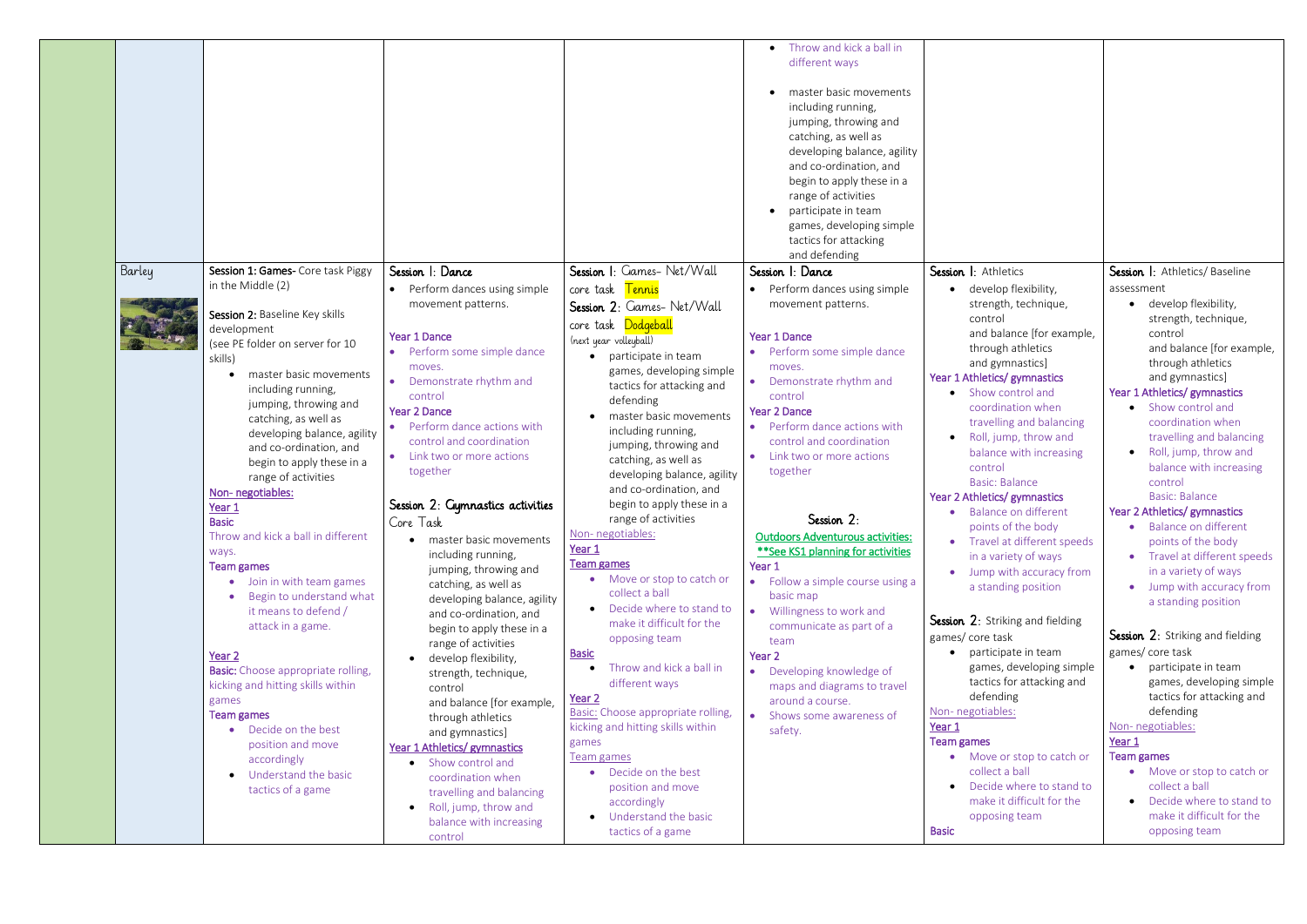|                         |                                                                                                                                                                                                                                                                                                                                                                                                                                                                                                                                                                                                                                                                                                                                     | <b>Basic: Balance</b><br>Year 2 Athletics/ gymnastics<br>Balance on different<br>$\bullet$<br>points of the body.<br>Travel at different speeds<br>$\bullet$<br>in a variety of ways.<br>Jump with accuracy from<br>a standing position.                                                                                                                                                                                                                                                                                                                                                                                                                                                                                                                                  |                                                                                                                                                                                                                                                                                                                                                                                                                                                                                                                                                                                                                                                                      |                                                                                                                                                                                                                                                                                                                                                                                                                                                                                                                                                                                                                                               | • Hit a ball with a bat.<br>Throw and kick a ball in<br>different ways<br>Year <sub>2</sub><br><b>Basic:</b> Choose appropriate rolling,<br>kicking and hitting skills within<br>games<br><b>Team games</b><br>• Decide on the best<br>position and move<br>accordingly<br>• Understand the basic<br>tactics of a game                                                                                                                                                                                                                                                                                                                                                            | <b>Basic</b><br>Hit a ball with a bat.<br>Throw and kick a ball in<br>different ways<br>Year <sub>2</sub><br><b>Basic:</b> Choose appropriate rolling,<br>kicking and hitting skills within<br>games<br><b>Team games</b><br>• Decide on the best<br>position and move<br>accordingly<br>Understand the basic<br>$\bullet$<br>tactics of a game                                                                                                                                                                                                                                                                                                                                                               |
|-------------------------|-------------------------------------------------------------------------------------------------------------------------------------------------------------------------------------------------------------------------------------------------------------------------------------------------------------------------------------------------------------------------------------------------------------------------------------------------------------------------------------------------------------------------------------------------------------------------------------------------------------------------------------------------------------------------------------------------------------------------------------|---------------------------------------------------------------------------------------------------------------------------------------------------------------------------------------------------------------------------------------------------------------------------------------------------------------------------------------------------------------------------------------------------------------------------------------------------------------------------------------------------------------------------------------------------------------------------------------------------------------------------------------------------------------------------------------------------------------------------------------------------------------------------|----------------------------------------------------------------------------------------------------------------------------------------------------------------------------------------------------------------------------------------------------------------------------------------------------------------------------------------------------------------------------------------------------------------------------------------------------------------------------------------------------------------------------------------------------------------------------------------------------------------------------------------------------------------------|-----------------------------------------------------------------------------------------------------------------------------------------------------------------------------------------------------------------------------------------------------------------------------------------------------------------------------------------------------------------------------------------------------------------------------------------------------------------------------------------------------------------------------------------------------------------------------------------------------------------------------------------------|-----------------------------------------------------------------------------------------------------------------------------------------------------------------------------------------------------------------------------------------------------------------------------------------------------------------------------------------------------------------------------------------------------------------------------------------------------------------------------------------------------------------------------------------------------------------------------------------------------------------------------------------------------------------------------------|---------------------------------------------------------------------------------------------------------------------------------------------------------------------------------------------------------------------------------------------------------------------------------------------------------------------------------------------------------------------------------------------------------------------------------------------------------------------------------------------------------------------------------------------------------------------------------------------------------------------------------------------------------------------------------------------------------------|
| Marsden<br>Year 4 Units | Session 1: Swimming<br>Session 2: Invasion Games<br>"On the Attack"<br>play competitive games,<br>modified where<br>appropriate [for example,<br>badminton, basketball,<br>cricket, football, hockey,<br>netball, rounders and<br>tennis], and apply basic<br>principles suitable for<br>attacking and defending<br>use running, jumping,<br>$\bullet$<br>throwing and catching in<br>isolation and in<br>$\bullet$<br>combination<br>Non-negotiables<br><b>Team games</b><br>Year 3: Develop fielding and<br>possession skills.<br>Begin to apply tactics and rules in<br>a game.<br>Year 4: Apply and explain rules<br>and tactics of a variety of games.<br>Keep and control the possession<br>of a ball.<br>Field with control. | Session 1: Swimming<br>Session 2: Dance<br>(last year Greek/ ballroom-<br>teacher to select dance genre)<br>perform dances using a<br>$\bullet$<br>range of movement<br>patterns<br>compare their<br>$\bullet$<br>performances with<br>previous ones and<br>demonstrate<br>improvement to achieve<br>their personal best.<br>develop flexibility,<br>$\bullet$<br>strength, technique,<br>control<br>and balance [for example,<br>through athletics<br>and gymnastics]<br>Non-negotiables<br>Dance and movement<br>Year 3: Refine movements to<br>create a basic dance sequence to<br>match a purpose.<br>Movements begin to show<br>fluidity.<br>Year 4: Refine movements to<br>create a more complex sequence<br>to match a purpose.<br>Movements are clear and fluent. | Session 1: Swimming<br>Session 2: Gymnastic<br>Activities<br>"Partner Work"<br>develop flexibility,<br>strength, technique,<br>control<br>and balance [for example,<br>through athletics<br>and gymnastics]<br>• compare their<br>performances with<br>previous ones and<br>demonstrate<br>improvement to achieve<br>their personal best.<br>Non-negotiables<br><b>Gymnastics/ Athletics</b><br>Year 3: Control a balance.<br>Combine techniques for a fluid<br>sequence.<br>Show control and accuracy within<br>throwing and jumping<br>movements.<br>Year 4: Use a range of throwing,<br>jumping and running speeds with<br>control, accuracy and<br>coordination. | Session 1: Swimming<br>Session 2: The Lancashire PE<br>Scheme of Work-Outdoor and<br>Adventurous Activities (OAA)<br>compare their<br>performances with<br>previous ones and<br>demonstrate<br>improvement to achieve<br>their personal best.<br>take part in outdoor and<br>adventurous activity<br>challenges both<br>individually and within a<br>team<br>Outdoor/ adventurous activity:<br>Year 3: Works collaboratively to<br>move from one place to another<br>using a map.<br>Can identify potential risks.<br>Year 4: Works collaboratively<br>using a map to solve problems<br>with confidence.<br>Identify risks and advise others. | Session 1: Swimming<br>Session 2: Athletic<br>Activities (sports day games)<br>• develop flexibility,<br>strength, technique,<br>control<br>and balance [for example,<br>through athletics<br>and gymnastics]<br>compare their<br>$\bullet$<br>performances with<br>previous<br>ones and demonstrate<br>improvement to achieve<br>their personal best.<br>Non-negotiables<br><b>Gymnastics/ Athletics</b><br>Year 3: Control a balance.<br>Combine techniques for a fluid<br>sequence.<br>Show control and accuracy within<br>throwing and jumping<br>movements.<br>Year 4: Use a range of throwing,<br>jumping and running speeds with<br>control, accuracy and<br>coordination. | Session 1: Swimming<br>Session 2: Striking/fielding<br>Games Rounders<br>• use running, jumping,<br>throwing and catching in<br>isolation and in<br>combination<br>play competitive games,<br>modified where<br>appropriate [for example,<br>badminton, basketball,<br>cricket, football, hockey,<br>netball, rounders and<br>tennis], and apply basic<br>principles suitable for<br>attacking and defending<br>Non-negotiables<br><b>Team games</b><br>Year 3: Develop fielding and<br>possession skills.<br>Begin to apply tactics and rules in<br>a game.<br>Year 4: Apply and explain rules<br>and tactics of a variety of games.<br>Keep and control the possession<br>of a ball.<br>Field with control. |
|                         | <b>Basic skills:</b><br>Year 3: Throw and catch a ball<br>with control.<br>Strike a ball with control.                                                                                                                                                                                                                                                                                                                                                                                                                                                                                                                                                                                                                              |                                                                                                                                                                                                                                                                                                                                                                                                                                                                                                                                                                                                                                                                                                                                                                           | Demonstrate strength and<br>flexibility in movements.                                                                                                                                                                                                                                                                                                                                                                                                                                                                                                                                                                                                                |                                                                                                                                                                                                                                                                                                                                                                                                                                                                                                                                                                                                                                               | Demonstrate strength and<br>flexibility in movements.                                                                                                                                                                                                                                                                                                                                                                                                                                                                                                                                                                                                                             | <b>Basic skills:</b><br>Year 3: Throw and catch a ball<br>with control.<br>Strike a ball with control.                                                                                                                                                                                                                                                                                                                                                                                                                                                                                                                                                                                                        |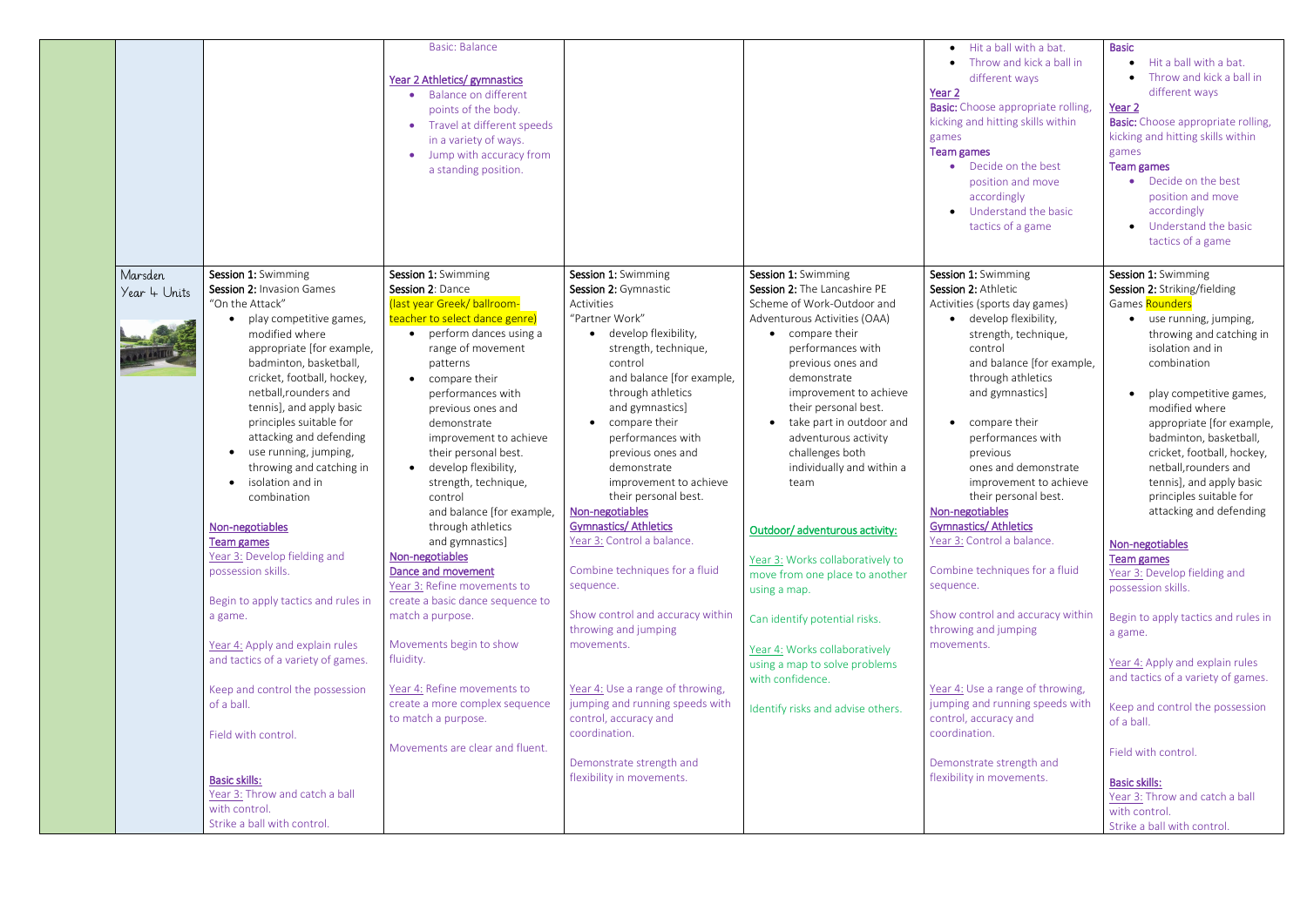|                          | Year 4: Throw and strike a ball<br>with control and accuracy.                                                                                                                                                                                                                                                                                                                                          |                                                                                                                                                                                                                                                                                                                                                          |                                                                                                                                                                                                                                                                                                                                                          |                                                                                                                                                                                                                                                                                                                                                      |                                                                                                                                                                                                                                                                                                                                                         | Year 4: Throw and strike a ball<br>with control and accuracy.                                                                                                                                                                                                                                                                                                 |
|--------------------------|--------------------------------------------------------------------------------------------------------------------------------------------------------------------------------------------------------------------------------------------------------------------------------------------------------------------------------------------------------------------------------------------------------|----------------------------------------------------------------------------------------------------------------------------------------------------------------------------------------------------------------------------------------------------------------------------------------------------------------------------------------------------------|----------------------------------------------------------------------------------------------------------------------------------------------------------------------------------------------------------------------------------------------------------------------------------------------------------------------------------------------------------|------------------------------------------------------------------------------------------------------------------------------------------------------------------------------------------------------------------------------------------------------------------------------------------------------------------------------------------------------|---------------------------------------------------------------------------------------------------------------------------------------------------------------------------------------------------------------------------------------------------------------------------------------------------------------------------------------------------------|---------------------------------------------------------------------------------------------------------------------------------------------------------------------------------------------------------------------------------------------------------------------------------------------------------------------------------------------------------------|
| Towneley<br>Year 4 Units | Session 1: Swimming<br>Session 2: Invasion Games<br>"On the Attack"<br>play competitive games,<br>modified where<br>appropriate [for example,<br>badminton, basketball,<br>cricket, football, hockey,<br>netball, rounders and<br>tennis], and apply basic<br>principles suitable for<br>attacking and defending<br>use running, jumping,<br>$\bullet$<br>throwing and catching in<br>isolation and in | Session 1: Swimming<br>Session 2: Dance<br>(Teacher to select dance genre)<br>perform dances using a<br>$\bullet$<br>range of movement<br>patterns<br>• compare their<br>performances with<br>previous ones and<br>demonstrate<br>improvement to achieve<br>their personal best.<br>develop flexibility,<br>$\bullet$<br>strength, technique,<br>control | Session 1: Swimming<br>Session 2: Gymnastic<br>Activities<br>"Partner Work"<br>develop flexibility,<br>strength, technique,<br>control<br>and balance [for example,<br>through athletics<br>and gymnastics]<br>• compare their<br>performances with<br>previous ones and<br>demonstrate<br>improvement to achieve                                        | Session 1: Swimming<br>Session 2: The Lancashire PE<br>Scheme of Work-Outdoor and<br>Adventurous Activities (OAA)<br>• compare their performances<br>with previous ones and<br>demonstrate improvement to<br>achieve their personal best.<br>• take part in outdoor and<br>adventurous activity challenges<br>both individually and within a<br>team | Session 1: Swimming<br>Session 2: Athletic<br>Activities (sports day games)<br>• develop flexibility,<br>strength, technique,<br>control<br>and balance [for example,<br>through athletics<br>and gymnastics]<br>• compare their<br>performances with<br>previous<br>ones and demonstrate<br>improvement to achieve                                     | Session 1: Swimming<br>Session 2: Striking/fielding<br>Games Rounders<br>use running, jumping,<br>throwing and catching in<br>isolation and in<br>combination<br>play competitive games,<br>modified where<br>appropriate [for example,<br>badminton, basketball,<br>cricket, football, hockey,<br>netball, rounders and<br>tennis], and apply basic          |
|                          | combination<br>Non-negotiables<br><b>Team games</b><br>Year 4: Apply and explain rules<br>and tactics of a variety of games.<br>Keep and control the possession<br>of a ball.<br>Field with control.<br>Year 5:<br>Explain rules and tactics in detail.<br>To work in a team or alone to gain<br>possession of a ball.                                                                                 | and balance [for example,<br>through athletics<br>and gymnastics]<br>Non-negotiables<br>Dance and movement<br>Year 4: Refine movements to<br>create a more complex sequence<br>to match a purpose.<br>Movements are clear and fluent.<br>Year 5:<br>When composing it is imaginative,<br>creative and expressive.<br>Movements show control.             | their personal best.<br>Non-negotiables<br>Year 4: Gymnastics/ Athletics<br>Use a range of throwing, jumping<br>and running speeds with control,<br>accuracy and coordination.<br>Demonstrate strength and<br>flexibility in movements.<br>Year 5: Control a take-off and<br>landing.<br>Combine a range of running,<br>jumping and throwing techniques. | Outdoor/ adventurous activity:<br>Year 4: Works collaboratively<br>using a map to solve problems<br>with confidence.<br>Identify risks and advise others.<br>Year 5: Orientate self to solve<br>problems, locating particular<br>places.<br>Adapt actions to changing<br>situations.                                                                 | their personal best.<br>Non-negotiables<br>Year 4: Gymnastics/ Athletics<br>Use a range of throwing, jumping<br>and running speeds with control,<br>accuracy and coordination.<br>Demonstrate strength and<br>flexibility in movements.<br>Year 5: Control a take-off and<br>landing.<br>Combine a range of running,<br>jumping and throwing techniques | principles suitable for<br>attacking and defending<br>Non-negotiables<br><b>Team games</b><br>Year 4: Apply and explain rules<br>and tactics of a variety of games.<br>Keep and control the possession<br>of a ball.<br>Field with control.<br>Year 5: Explain rules and tactics in<br>detail.<br>To work in a team or alone to gain<br>possession of a ball. |
|                          | <b>Basic skills:</b><br>Year 4: Throw and strike a ball<br>with control and accuracy.<br>Year 5: Strike a ball using<br>backhand and forehand skills.<br>Use a variety of techniques to<br>pass a ball                                                                                                                                                                                                 |                                                                                                                                                                                                                                                                                                                                                          | Create a fluid sequence applying<br>learnt skills.                                                                                                                                                                                                                                                                                                       |                                                                                                                                                                                                                                                                                                                                                      | Create a fluid sequence applying<br>learnt skills.                                                                                                                                                                                                                                                                                                      | <b>Basic skills:</b><br>Year 4: Throw and strike a ball<br>with control and accuracy.<br>Year 5: Strike a ball using<br>backhand and forehand skills.<br>Use a variety of techniques to<br>pass a ball                                                                                                                                                        |
| Wycoller                 | Session 1: Outdoor and<br>adventurous/ Enrichment Unit<br>Session 2: Invasion games- Core<br>tas <mark>k Tag Rugby</mark><br>take part in outdoor and<br>adventurous activity                                                                                                                                                                                                                          | Session 1: Invasion games- Core<br>task Calling the Shots/ football<br>Session 2: Dance<br>play competitive games,<br>modified where                                                                                                                                                                                                                     | Session 1 and 2<br><b>Gymnastics/ Athletics Core Task</b><br>• develop flexibility,<br>strength, technique,<br>control and balance [for                                                                                                                                                                                                                  | Session 1: Net/wall core task<br>(badminton)<br>Session 2: Net/wall core task<br>Basketball                                                                                                                                                                                                                                                          | Session 1: Dance<br>Charleston or the Salsa<br>• perform dances using<br>simple movement<br>patterns.<br>Dance:                                                                                                                                                                                                                                         | Session 1: Striking/ fielding Core<br><b>Task Cricket</b><br>Session 2: Striking/ fielding Core<br>Task Cricket<br>use running, jumping,<br>throwing and catching in                                                                                                                                                                                          |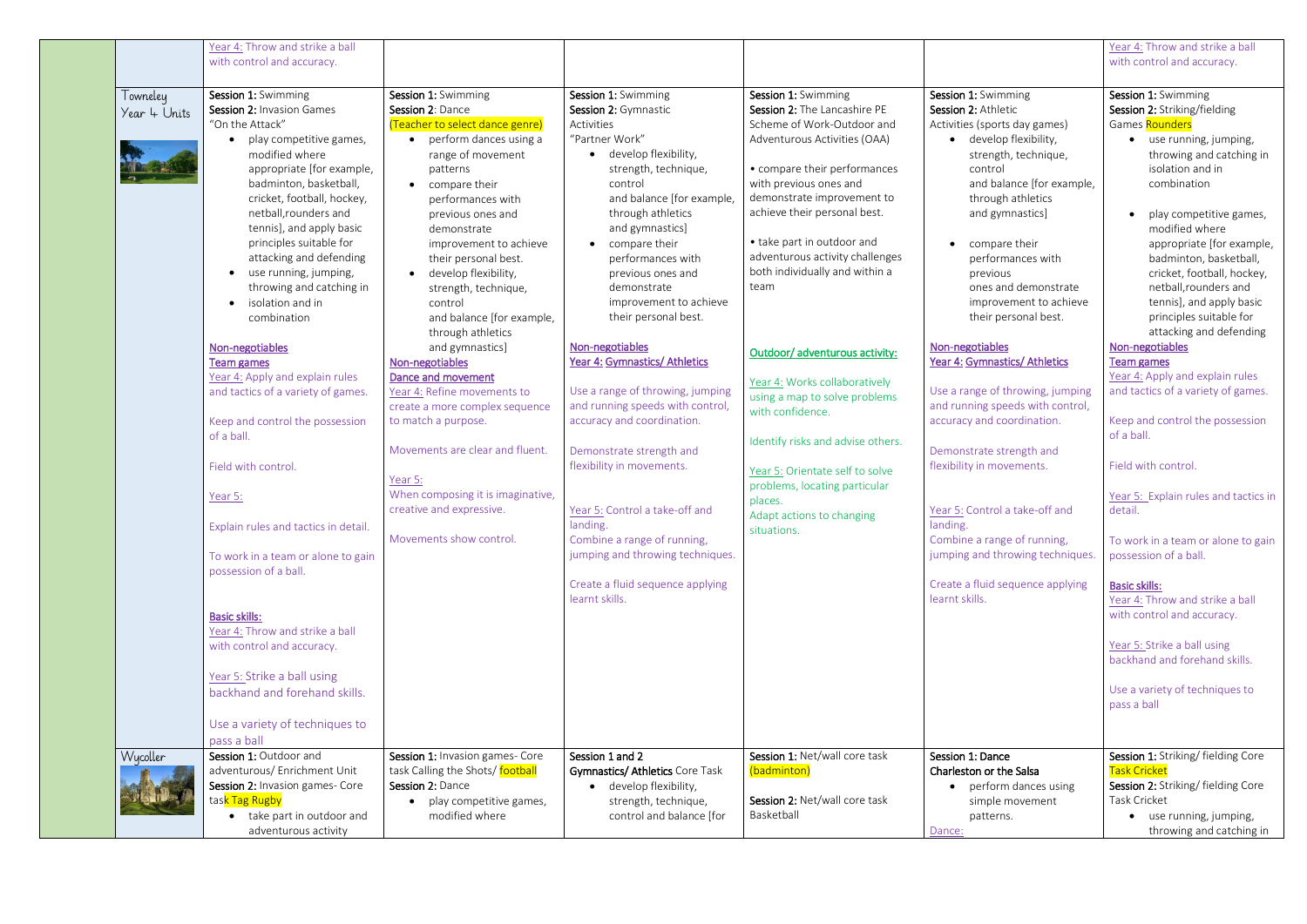| challenges both<br>individually and within a<br>team<br>play competitive games,<br>$\bullet$<br>modified where<br>appropriate [for example,<br>badminton, basketball,<br>cricket, football, hockey,<br>netball, rounders and<br>tennis], and apply basic<br>principles suitable for<br>attacking and defending<br>Outdoor/ adventurous activity:<br>Confidently orientate self and<br>others to solve a problem in a<br>more unfamiliar environment.<br>Develop skills to solve problems in<br>intellectual and physical<br>challenges.<br>Non-negotiables:<br>Team games:<br>Gain possession confidently and<br>apply attacking and defending<br>skills.<br>Apply understanding of rules and<br>tactics e.g. officiating | appropriate [for example,<br>badminton, basketball,<br>cricket, football, hockey,<br>netball, rounders and<br>tennis], and apply basic<br>principles suitable for<br>attacking and defending<br>develop flexibility,<br>strength, technique,<br>control and balance [for<br>example, through<br>athletics and gymnastics]<br>perform dances using<br>simple movement<br>patterns.<br>Non-negotiables:<br>Team games:<br>Gain possession confidently and<br>apply attacking and defending<br>skills.<br>Apply understanding of rules and<br>tactics e.g. officiating<br>Dance:<br>Perform dances using advanced<br>techniques with a range of dance<br>styles and forms. | example, through<br>athletics and gymnastics]<br>Non-negotiables:<br><b>Gymnastics/ Athletics</b><br>Show accuracy, control, speed,<br>strength and stamina consistently<br>within a range of movements.<br>Develop and adapt techniques to<br>improve performance. | play competitive games,<br>modified where<br>appropriate [for example,<br>badminton, basketball,<br>cricket, football, hockey,<br>netball, rounders and<br>tennis], and apply basic<br>principles suitable for<br>attacking and defending<br>Non-negotiables:<br>Team games:<br>Gain possession confidently and<br>apply attacking and defending<br>skills.<br>Apply understanding of rules and<br>tactics e.g. officiating<br><b>Basic skills (swimming):</b><br>Use a variety of strokes<br>confidently and demonstrate to<br>others. | Perform dance<br>$\bullet$<br>advanced tech<br>a range of dar<br>and forms.<br>Session 2: Athletics Co<br>develop flexib<br>$\bullet$<br>strength, tech<br>control and ba<br>example, thro<br>athletics and g<br>compare their<br>$\bullet$<br>performances<br>previous ones<br>demonstrate<br>improvement<br>their personal<br>Non-negotiables:<br><b>Gymnastics/ Athletics</b><br>Show accuracy, contro<br>strength and stamina<br>within a range of move<br>Develop and adapt ted<br>improve performance. |
|---------------------------------------------------------------------------------------------------------------------------------------------------------------------------------------------------------------------------------------------------------------------------------------------------------------------------------------------------------------------------------------------------------------------------------------------------------------------------------------------------------------------------------------------------------------------------------------------------------------------------------------------------------------------------------------------------------------------------|-------------------------------------------------------------------------------------------------------------------------------------------------------------------------------------------------------------------------------------------------------------------------------------------------------------------------------------------------------------------------------------------------------------------------------------------------------------------------------------------------------------------------------------------------------------------------------------------------------------------------------------------------------------------------|---------------------------------------------------------------------------------------------------------------------------------------------------------------------------------------------------------------------------------------------------------------------|-----------------------------------------------------------------------------------------------------------------------------------------------------------------------------------------------------------------------------------------------------------------------------------------------------------------------------------------------------------------------------------------------------------------------------------------------------------------------------------------------------------------------------------------|--------------------------------------------------------------------------------------------------------------------------------------------------------------------------------------------------------------------------------------------------------------------------------------------------------------------------------------------------------------------------------------------------------------------------------------------------------------------------------------------------------------|
| The non-negotiables for swimming are:<br>Over the year:<br>Immerse body in the water confidently.<br>Explore different strokes and use at least one basic stroke confidently, breathing properly.<br>If using floats, swim with a controlled leg kick.<br>Co-ordination and control in arm and leg movements.<br>Explore personal survival skills safely                                                                                                                                                                                                                                                                                                                                                                  |                                                                                                                                                                                                                                                                                                                                                                                                                                                                                                                                                                                                                                                                         |                                                                                                                                                                                                                                                                     |                                                                                                                                                                                                                                                                                                                                                                                                                                                                                                                                         |                                                                                                                                                                                                                                                                                                                                                                                                                                                                                                              |
|                                                                                                                                                                                                                                                                                                                                                                                                                                                                                                                                                                                                                                                                                                                           |                                                                                                                                                                                                                                                                                                                                                                                                                                                                                                                                                                                                                                                                         |                                                                                                                                                                                                                                                                     |                                                                                                                                                                                                                                                                                                                                                                                                                                                                                                                                         |                                                                                                                                                                                                                                                                                                                                                                                                                                                                                                              |

| Perform dances using<br>advanced techniques with<br>a range of dance styles<br>and forms.                                                                                    | isolation and in<br>combination<br>play competitive games,<br>modified where<br>appropriate [for example,<br>badminton, basketball,   |
|------------------------------------------------------------------------------------------------------------------------------------------------------------------------------|---------------------------------------------------------------------------------------------------------------------------------------|
| Session 2: Athletics Core Task<br>develop flexibility,<br>strength, technique,<br>control and balance [for<br>example, through<br>athletics and gymnastics]<br>compare their | cricket, football, hockey,<br>netball, rounders and<br>tennis], and apply basic<br>principles suitable for<br>attacking and defending |
| performances with<br>previous ones and<br>demonstrate<br>improvement to achieve<br>their personal best.                                                                      | Non-negotiables:<br>Team games:<br>Gain possession confidently and<br>apply attacking and defending                                   |
| Non-negotiables:                                                                                                                                                             | skills.                                                                                                                               |
| <b>Gymnastics/ Athletics</b><br>Show accuracy, control, speed,<br>strength and stamina consistently<br>within a range of movements.                                          | Apply understanding of rules and<br>tactics e.g. officiating                                                                          |
| Develop and adapt techniques to<br>improve performance.                                                                                                                      |                                                                                                                                       |
|                                                                                                                                                                              |                                                                                                                                       |